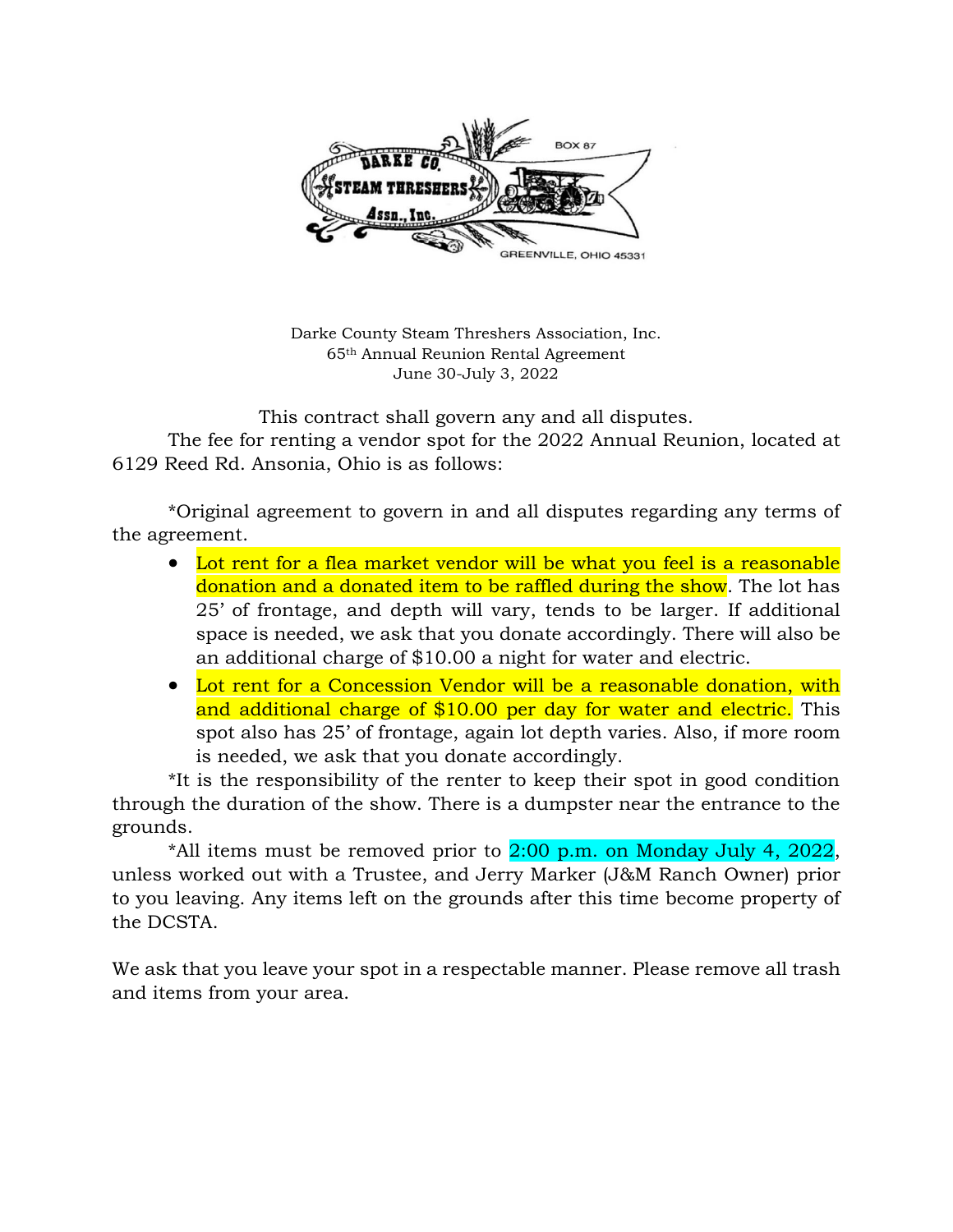\*\*With the exception of severe weather, flea market vendors are required to be open from *9 a.m. until 7p.m.* Thursday through Saturday.<sup>\*\*\*</sup> Food concessions are to be open by 11:30 a.m. Thursday through Saturday\*\*\*. Sunday we ask that you open at 9:30 after church services and remain open until 3 p.m., again food concessions do not need to open until 11:30 a.m. Please keep in mind that this year we are having a Fundraising Event on Sunday, that will begin at 10 A.M and go through the day until around 7 P.M. If you leave early, you forfeit your right to your opportunity to retain your space for next year. Once you are in your space, you are there for the duration of the event.

The Darke County Steam Threshers Association, Inc. shall not be held responsible for any item damages, lost, or stolen during the term of the rental agreement. In addition, DCSTA shall not be held responsible in any way for any accidents and/or injuries that may occur during said term. Darke County Steam Threshers Association reserves the right to cancel or relocate any lot, or ask renter to leave without explanation, and shut off utilities to any vendor for misuse.

Any activities that take place during the rental term are expected to be of an acceptable moral nature and NO illegal activities will be tolerated. The Darke County Steam Threshers Association, Inc. reserves the right to remove any and all renters at any time, if these terms are broken. Prior to the beginning of the rental term the renter shall provide the raffle donation item and this signed contract. Before leaving, please make a reasonable donation at the office in lieu of a space rental fee.

- 10 MPH speed limit on ALL vehicles. All vendors must park in Vendor Parking area.
- \*\*\*\* Due to past issues, we now ask that food vendors allow us to see a copy of their permit from the health department and take a copy if we feel it is needed. We will also need copies of insurance papers and menus with prices.

For more information email us at darkecountysteam@gmail.com or contact please contact: Heather Lipps (937) 423-5260 or Terry Lipps (937) 459-2045

Mail checks and contracts to: P.O. Box 87, Greenville, Ohio 45331.